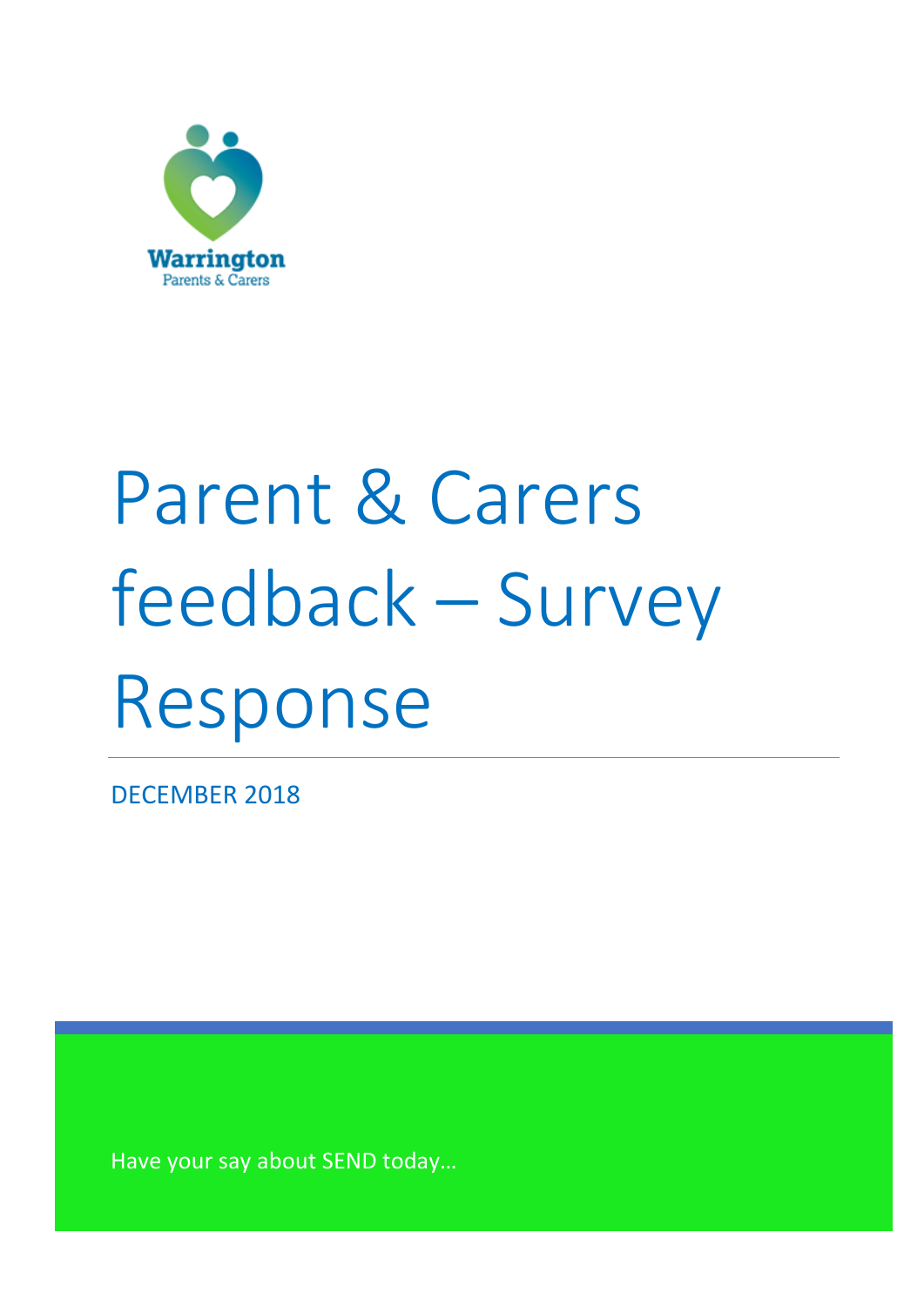### **Introduction**

Warrington Parents and Carers work constantly to collect the views of Parents and Carers in Warrington, holding regular coffee mornings and targeted information sessions to signpost parents to appropriate services whilst offering the opportunity for Parents and Carers to share information and ideas to support each other.

At each of the sessions, we collect written feedback from the Parents and Carers that attend in order to evidence the issues they are currently facing and ensure our agenda is relevant. We also ask for positive feedback to help ensure that current services which are working well in Warrington continue to achieve positive outcomes for children and young people with SEND in Warrington.

Upon hearing that the SEND inspection would be carried out the following week, Warrington Parents and Carers put out a Survey to ensure we had a relevant updated view of the current issues that Parents and Carers are facing.

There are a lot of comments that praise the work that WarrPAC do to support and assist parents and ensure they are signposted to the correct services and ensure their views are considered on a strategic level. Parents feel that WarrPAC offer invaluable support and guidance and provide them with the opportunity to share their experiences and strategies with other parents and carers who understand their lifestyle and the difficult situations they have to deal with on a daily basis.

### **So, what did we want to know?**

We asked parents and carers the following three questions to get a good overview of Warrington's SEND services and provision.

SAY ONE THING that works well in Warrington?

SAY ONE THING you'd like to see changed?

SAY ONE THING that would make a big difference to your family?

We received a good response from our forum members who were keen as ever to have their say, with sixty-five respondents in total.

### **So, what did our Parents and Carers have to say?**

### **What is working well in Warrington**

Parent comments give praise to the towns Primary School Designated Provision, in-particular Bewsey Lodge, Dallam and Woolston Primary schools. They felt there was good support in schools with special mention to Cardinal Newman and Birchwood High school, Parents and carers say there are some very good teachers and staff supporting their children in school settings and that Warrington's 6<sup>th</sup> Form provision at Woolston Learning Village is excellent, awarding special praise to Green Lane School.

Parents feel that services such as Speech and Language and Physiotherapy are providing a good and consistent standard of service and that professionals are understanding and care about children and young people with SEND.

There is praise for services such as Playability holiday provision, respite provision at Westlands Drive, direct payments and PA's. Support workers, youth workers and Russell Treasure mindfulness coach.

Warrington Play and Sensory centre is also mentioned, some parents feel this is a lifeline for their children and young people.

### **What would Parents and Carers like to see changed?**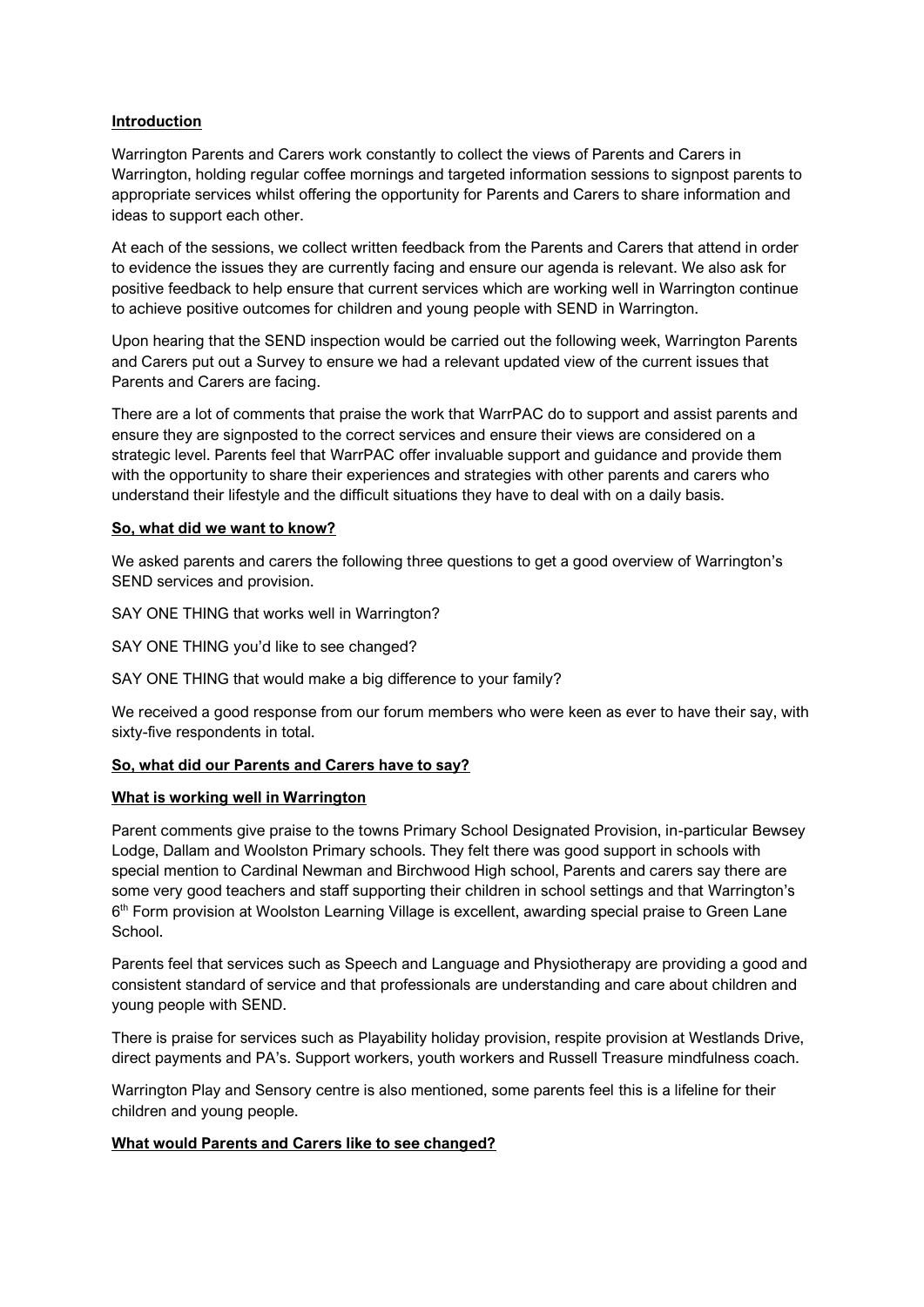There is a real sense amongst Parents and Carers that they don't feel they are listened to enough, they feel Professionals and service providers can be very un-sympathetic to the difficult and exhausting life they lead caring 24/7 for a child/young person with SEND. Parents find it difficult to continuously battle for the help their children need.

There is still a significant need for better joined up working amongst professionals, particularly between health and education to ensure that the right support is in place to achieve the best possible outcomes for children and young people with SEND. Schools need to effectively train staff to make referrals to early help services as forms are often filled out incorrectly or left incomplete which causes a delay in securing the correct support for the child or young person. This is particularly difficult where a child with SEND is attending a mainstream setting and needs extra help or provision to support their learning and social and emotional wellbeing.

CAMHS needs to be more accessible, some children and young people will not leave their home and this seems to be a stumbling block when seeking help from CAMHS, especially when families are in crisis.

Parents still feel that waiting lists for services can be unacceptably long, this also applies to waiting for available places in specialist education provisions.

There is a need for earlier intervention, better signposting early on for parents and more constructive advice after diagnosis or along the pathway. Parents need to be correctly signposted to appropriate services as early as possible along this pathway to ensure they get the best and most appropriate help at the right time. Parents feel that better advertising or communication of existing services would help them rather than relying on word of mouth from other parents.

## **What would really make a difference to families of children and young people with SEND in Warrington?**

The main theme from parent responses to this survey, is that they would like to see improvements continue in joined up working and co-production to achieve fully integrated services across the board. Better communication is needed amongst parents, professionals and all agencies involved in providing appropriate support for our children and young people. More support is needed for children and young people and their carers to improve mental health and social and emotional wellbeing. Parents would like service providers and the local authority to be transparent and honest about service availability and the applicable timescales and waiting lists. They would like to be more informed of services along the pathway from early years and pre-diagnosis right up to transition to adult services and beyond. They feel that information should be better communicated, up to date and advertised for all services and provision. There also needs to be some level of childcare that is suitable and available for children with SEND to allow parents to work and avoid financial hardship.

Parents would like more designated and specialist education provisions to improve waiting times and therefore outcomes for their children.

Parents feel they would benefit from targeted support groups where they can share ideas and information and help one another to navigate the difficult journey of caring for a child or young person with SEND.

Other ideas include a bank of PA's that they can access as it can be difficult to find a suitable person who works well with their child and has appropriate availability. They also feel more support and guidance is needed with applying for and using direct payments to provide a suitable support package. Parents would like to see more support to gain meaningful employment and transition to adulthood for those who wish to achieve a more independent lifestyle. More support is required to create opportunities for teenagers and young adults to socialise and for children and young adults who are housebound.